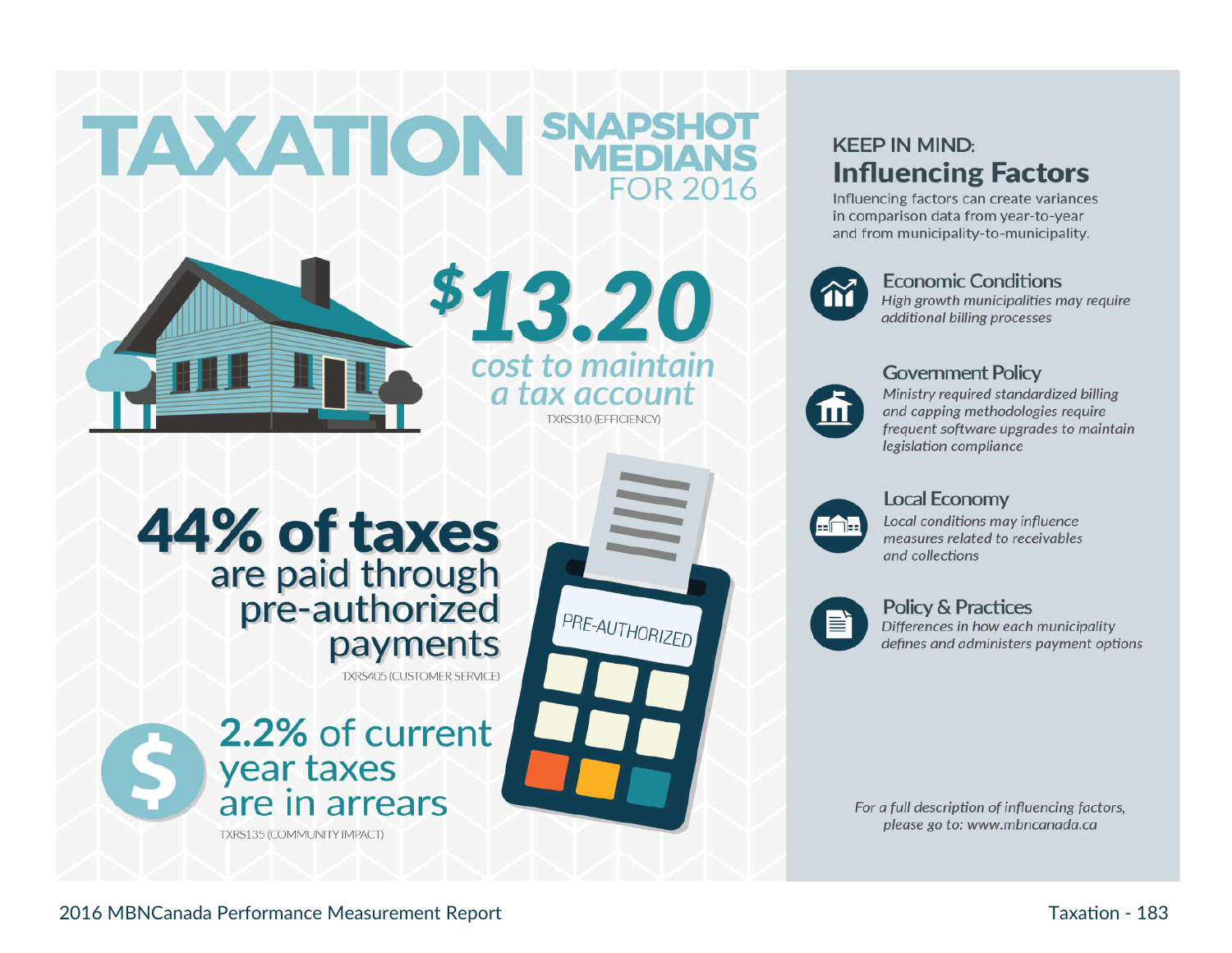# **Fig. 32.1 Current Year's Tax Arrears as a Percent of Current Year Levy**





| 2014 | 1.0%            | $4.2\%$ | $2.2\%$ 2.7% N/A        | N/A | $3.2\%$ 2.2% |                                                       | $4.6\%$ | $2.4\%$ | 2.6% |
|------|-----------------|---------|-------------------------|-----|--------------|-------------------------------------------------------|---------|---------|------|
|      |                 |         |                         |     |              | 2015 1.3% 3.8% 2.1% 2.6% 1.2% N/A 3.2% 2.1% 4.4% 2.5% |         |         | 2.5% |
| 2016 | $1.1\%$ $4.3\%$ |         | $2.1\%$ $2.2\%$ $1.2\%$ |     |              | $2.5\%$ $3.9\%$ $2.2\%$ $4.3\%$                       |         | 1.7%    | 2.2% |

Source: TXRS135 (Community Impact)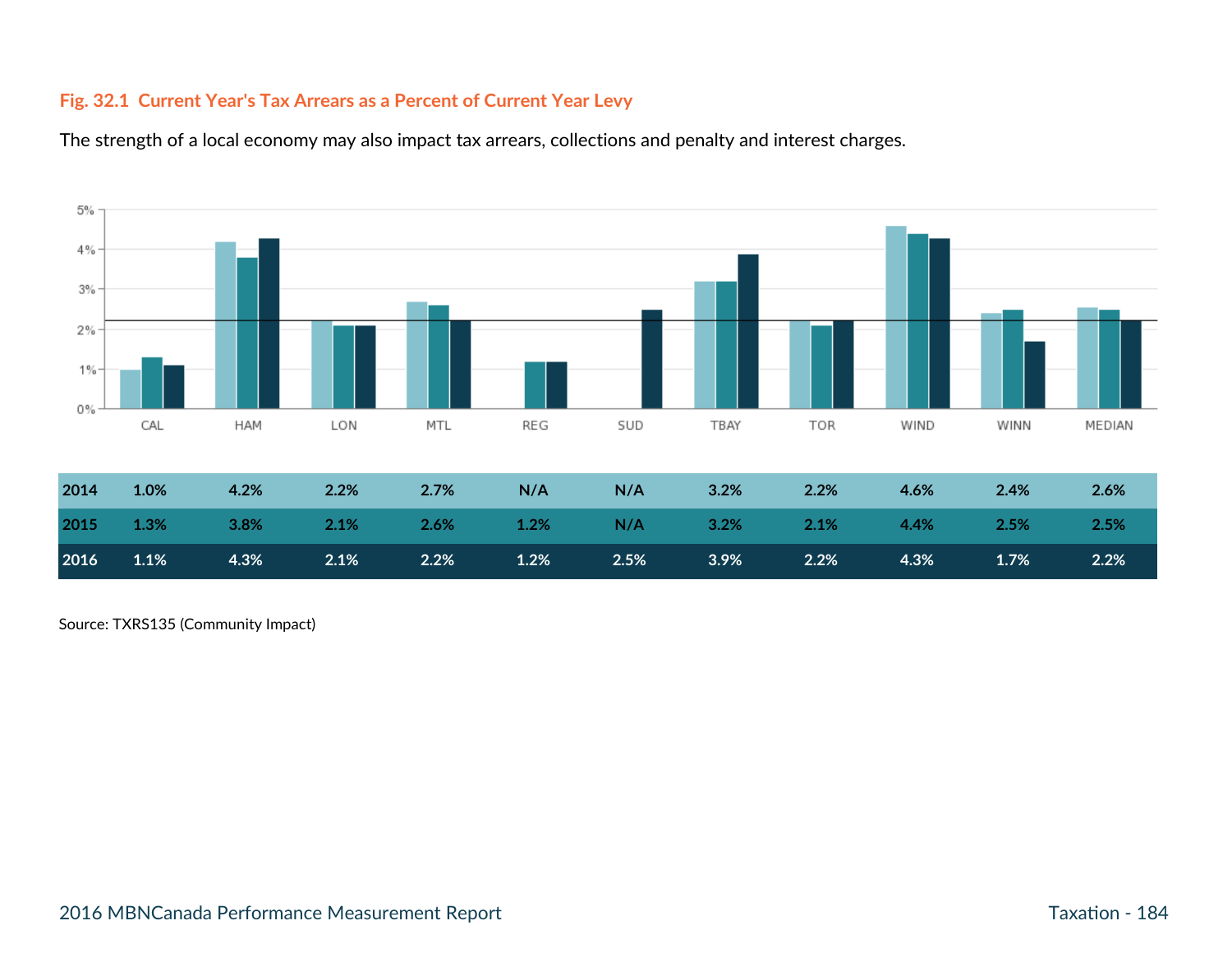#### **Fig. 32.2 Percent of Prior Year's Tax Arrears Not Collected in the Current Year as a Percent of the Current Year Levy**



**2016 0.2% 3.1% 1.1% 0.6% 1.3% 1.7% 4.2% 1.3% 3.5% 1.3% 1.3%**

Source: TXRS140 (Community Impact)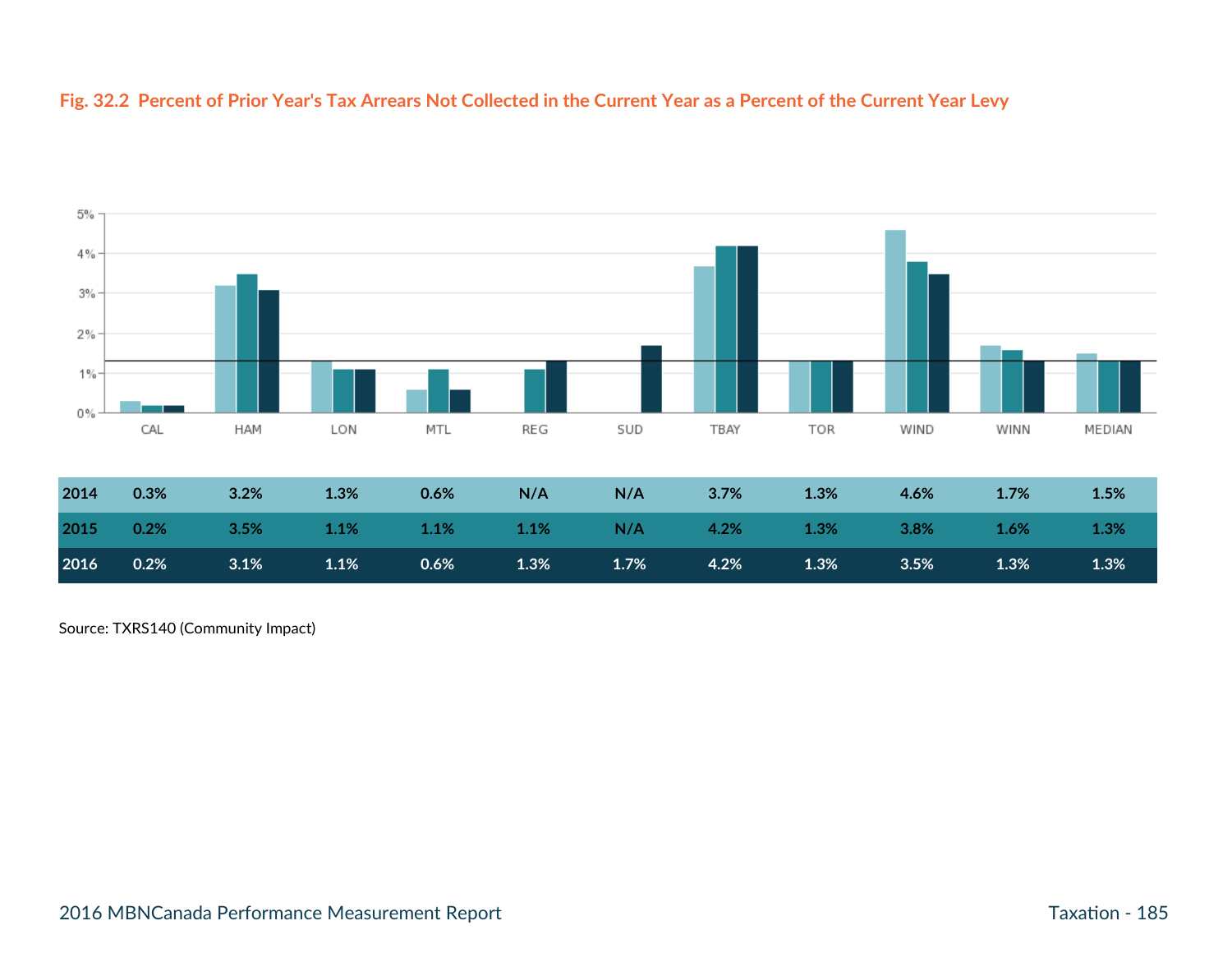# **Fig. 32.3 Operating Cost to Maintain Property Tax Accounts per Property Tax Account Serviced**

Costs related to the preparation and mailing of all billings, including interim, final and supplementary bills, payment processing and collection, are included in this calculation. Results may be impacted by the extent to which processes are automated.



Source: TXRS310 (Efficiency)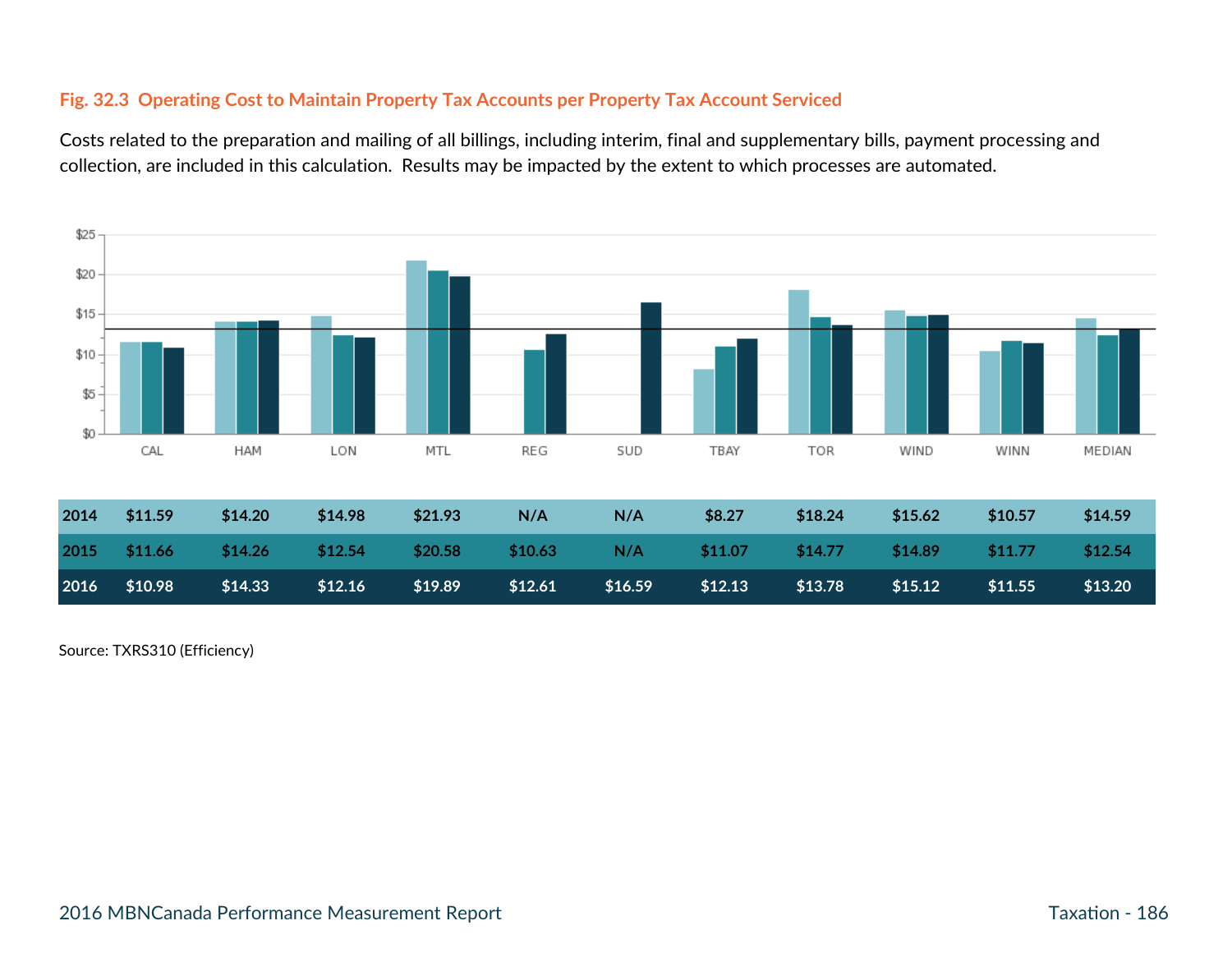# **Fig. 32.4 Percent of Accounts (All Classes) Enrolled in a Pre-Authorized Payment Plan**





Source: TXRS405 (Customer Service)

#### Comment:

The City of Montreal does not offer a pre-authorized payment plan to its residents; therefore they do not report on this measure.